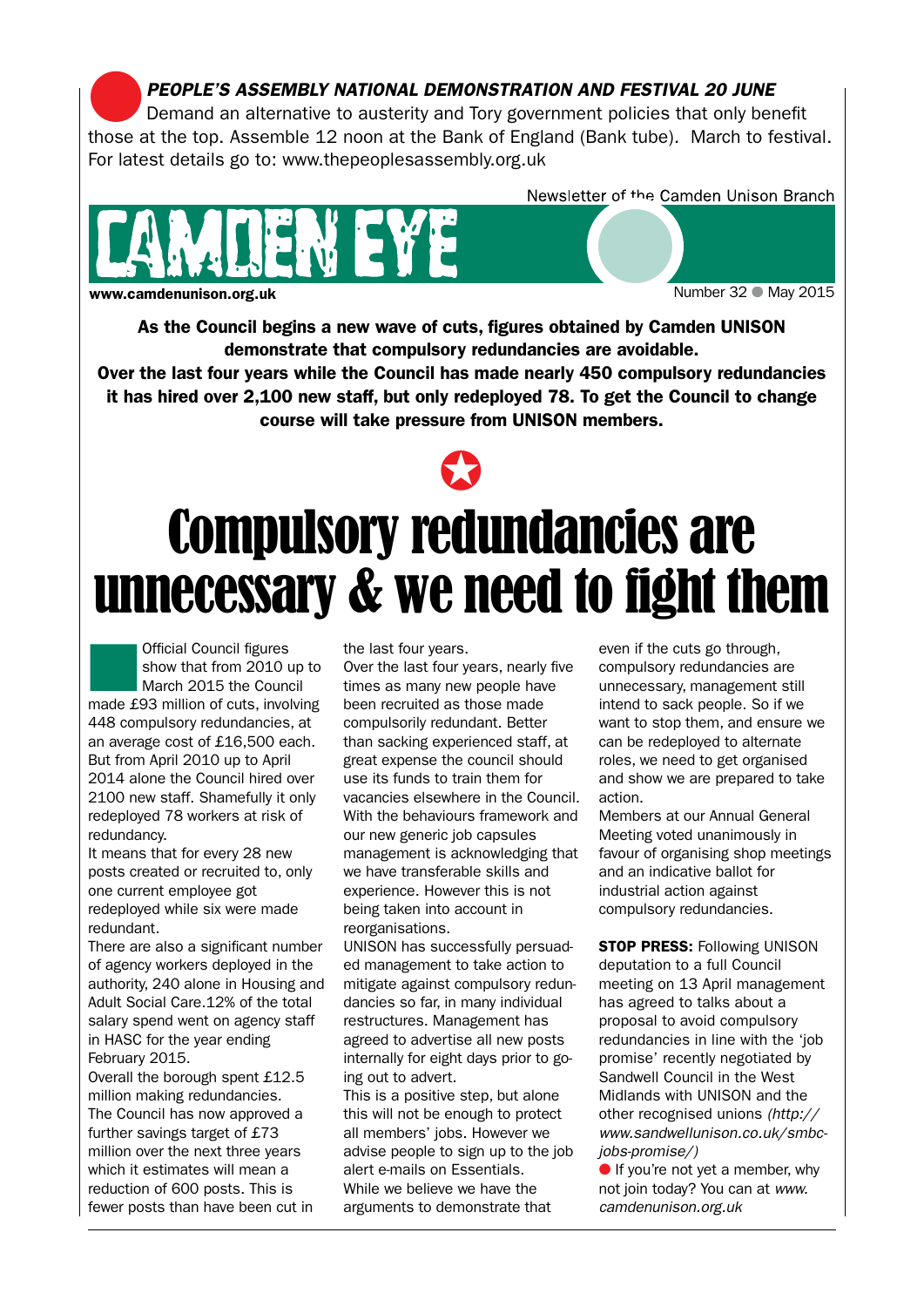# Angry special conference over-ruled leadership on pay



For only the second time in UNISON's 22 year history, delegates gathered for an extraordinary conference in central London on 24 March. The topic was the

disastrous end to and fall-out from last year's National Joint Council (NJC) pay campaign, which had apparently tied the vast majority of local government workers to a miserable pay deal set to run until 31 March 2016. The conference had been requisitioned by branches, led by Manchester, representing well over 25% of UNISON's local government membership

To the surprise of many of the 600 plus delegates the union's general secretary Dave Prentis was in attendance throughout as were four of UNISON's assistant general secretaries. If they had been expecting a stage-managed event to endorse, however reluctantly, the conclusion of last year's NJC pay dispute they were in for a rude surprise.

By the day's end, delegates were voting overwhelmingly in favour of motions that the top table had either opposed or 'supported with qualifications'. Crucially, more than 60% of votes cast backed a motion that effectively called for UNISON to submit a pay claim for the financial year about to start on 01 April 2015 and to push for the reopening of

negotiations with the local government employers' umbrella body. In what proved the longest and most bitter debate, Manchester branch secretary, Evelyn Doyle, moved the resolution for kick-starting a renewed pay battle by branding arguments for the status quo as 'spurious, negative and defeatist'. Camden's branch secretary also spoke for the motion, saying that adopting it would send 'an absolutely necessary signal to the Labour Party that our passive support can no longer be taken for granted, especially at a time when its parliamentary leadership continues to embrace the key planks of the austerity programme.'

The conference effectively agreed that UNISON must be 'prepared to take strike action to secure fair pay no matter which Government is elected in May 2015'. After a speech by branch co-chair Phoebe Watkins, delegates also backed by a two-to-one margin a Camden branch motion, which was strongly critical of an industrial strategy that seemed to consist of nothing more than a one-day protest strike. A motion, devised by Assistant Branch Secretary, John Shepherd, for the use of Survey Monkey to boost turnout in consultation exercises received overwhelming support as well.

What happens to the fight over pay remains to be seen, but the conference itself showed an unprecedented degree of cooperation between regions, especially London and the North West, which augurs well for the future.

Pay Claim lodged but too low for London

As instructed at the Special Conference UNISON has now lodged an additional pay claim for this financial year with the Local Government Employers. The claim calls for the 'Living Wage' (£7.85 outside of London, £9.15 in the capital) to be the absolute minimum wage on the local government pay scales and for an equivalent flat rate rise for all other workers already paid above the level of the Living Wage. A problem immediately arises, however, for London local government workers. At present, the minimum hourly rate including London Weighting stands at £9.02, just 13 pence below the London Living Wage (LLW), which makes the national claim look derisory from a Londoner's perspective. Only six of the 32 London local authorities are not already paying at least LLW to their own directly employed staff. Of course, the employers' side may try to brush aside any new UNISON claim, but in the meantime it's crucial for London branches to push both their elected representatives and paid officials to ensure that there is a revised claim for a really significant pay increase for London members. *George Binette,* 

Branch Secretary



In March 2015 over 20,000 people, overwhelmingly young, demonstrated in London to demand action on climate change. This December, world leaders will gather in Paris to strike a new deal for the climate. The *Time to Act* campaign will be working alongside other groups for large scale mobilisations in the UK and Paris. There will be a mass lobby of parliament on 17 June with other activities on the day and a climate bloc on the 20 June Peoples Assembly demonstration against austerity.

More at *www.campaigncc.org*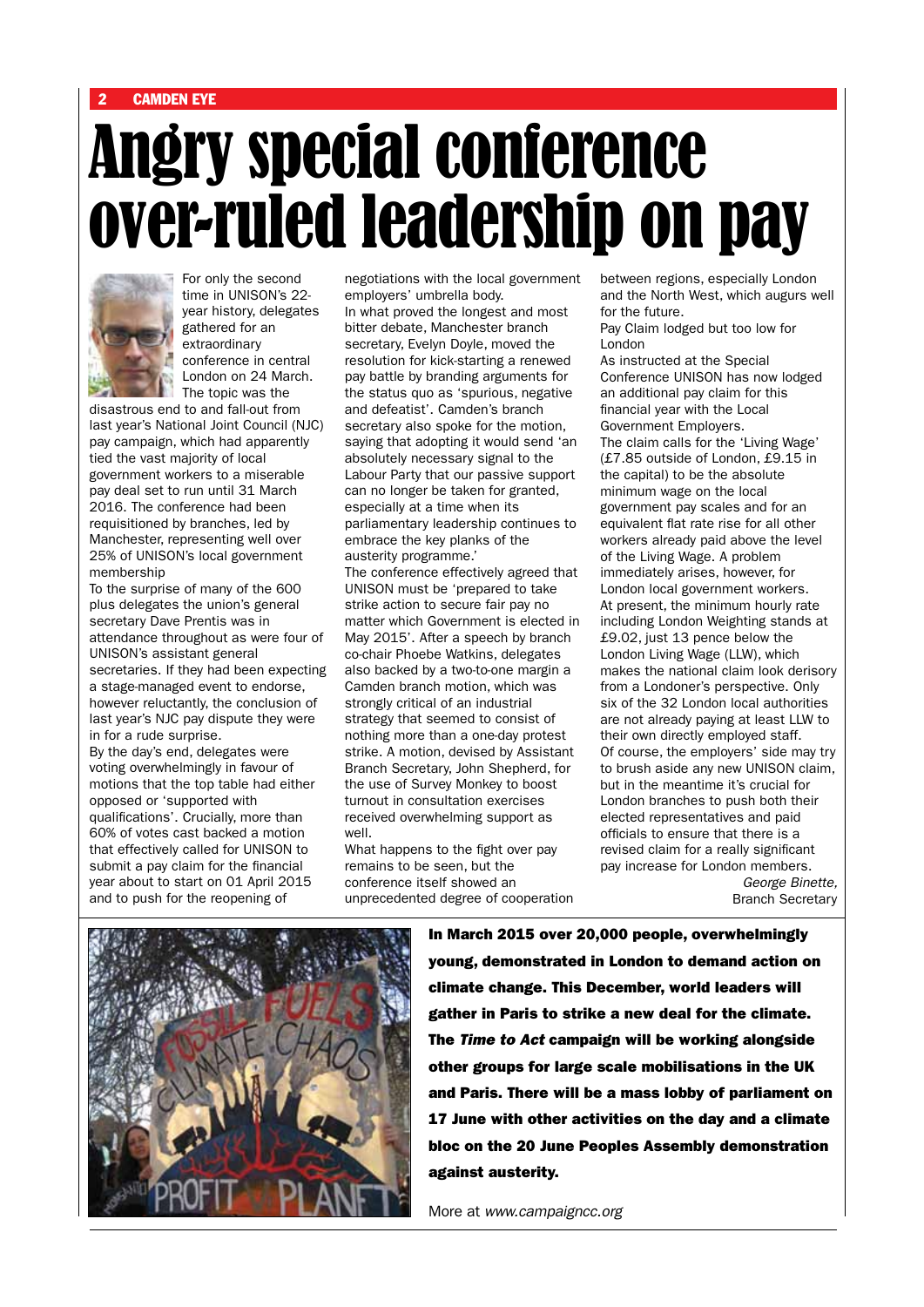*The Emperor's New Clothes*, a documentary film by Russell Brand and director Michael Winterbottom, had its debut screening on 21 April at a packed Hackney Picturehouse. Branch Secretary, George Binette, along with several other Camden UNISON members, was there

## Russell Brand strips bare the austerity con

All of us were both entertained<br>and moved by this accessible,<br>shamelessly populist and moved by this accessible, shamelessly populist indictment of what not just five years of austerity but nearly four decades of 'free market fundamentalism' have done to British society and indeed much of the world.

Brand doesn't pretend that he and his collaborators are saying much that is new, but he does present a convincing case that a combination of tax cuts for the rich, deregulation of the banking sector and outsourcing/privatisation have dramatically increased inequality, especially in Britain and the USA. He visits his hometown, the aptly named Grays, Essex, highlighting the growth on the local high street of betting shops, pound shops and pay-day loan operators (not to mention the emergence of food banks), while providing some insight into the weekly struggles of lone parents working fulltime for salaries of under £25,000 a year.

The film contrasts the assembly-line 'justice' meted out to looters stealing trainers and juice cartons during the August 2011 riots with the impunity enjoyed by bent bankers, whose frenzied gambling triggered the 2008 economic crash.

Brand and Winterbottom deploy guerrilla film-making tactics with repeated attempts to interview banking executives thwarted by security guards at skyscraper entrances. More successfully, with the covert aid of a firefighter, there was an ascent by ladder to place a poster at the mansion of the hereditary peer and tax-avoiding publisher of the Daily Mail, Lord Rothermere.

The film would be better if shorter and more focussed. But one of its strengths is that it gives an all too rare voice to working class people, whether they are simply struggling to make ends meet, fighting back against ruthless property developers (Hoxton's New Era estate) or wage-slashing bosses in social care (UNISON members at Your Choice Barnet). After the screening there was a Question & Answer session with Brand and Winterbottom. Helen Davies, chair of Barnet UNISON, used it as an opportunity to speak about their careworkers' fight and the looming strike action by some 700 members in our neighbouring branch. Brand posed for photos afterwards with members from Barnet. It was shocking to think that Russell Brand seems to have done more in practice to support our fellow UNISON members there than the national leadership of our union.' ■ The Emperor's New Clothes (certificate 15, running time: 101 minutes) was released at selected cinemas on 24 April.

## Knowledge is power

n*Knowledge is power. Information is liberating. Education is the premise of progress, in every society, in every family – Kofi Annan*

New Camden UNISON education officer, Folora Duang, writes on her plans for the branch

'I will be supporting and encouraging members to further their skills and knowledge through training events, workshops and conferences with the aim of empowering, inspiring and motivating members to reach their full potential. 'I am in the process of organising a two-day training workshop for all stewards and convenors and also a series of *Lunch Time Lectures* open to all. Ideas for these are welcome.'

■ For more information or if you wish to get involved please contact: *Folora*. *Duang@camden.gov.uk*

### May 2015 CAMDEN EYE

### An election thrown away: resistance has to be organised

In Scotland the SNP campaigned against austerity and won 56 of the 59 Scottish seats. The Labour Party campaigned for 'Austerity lite' which for many offered no obvious alternative to Tory policies. Calls for the renationalisation of the railways and energy companies could have generated enthusiastic support. Labour failed to rebut the Tory lie that the deficit resulted from its economic mismanagement. An election that could have been handsomely won was abjectly lost.

The strategy of UNISON and other national unions of waiting for a Labour-led government now lies threadbare. The emboldened Tories are determined to attack the welfare state, privatise the NHS and put further restrictions on trades unions.

Unions, community organisations and activists now have to expose government arguments in a forceful and coherent way and provide serious support to battles against cuts and privatisation. But these struggles must, as far as possible, be linked together centred on a common theme and providing an alternative vision, such as housing for all. The Tories have a slim majority and are not popular. Effective serious campaigns with leaderships intent on winning, rather than posturing, can start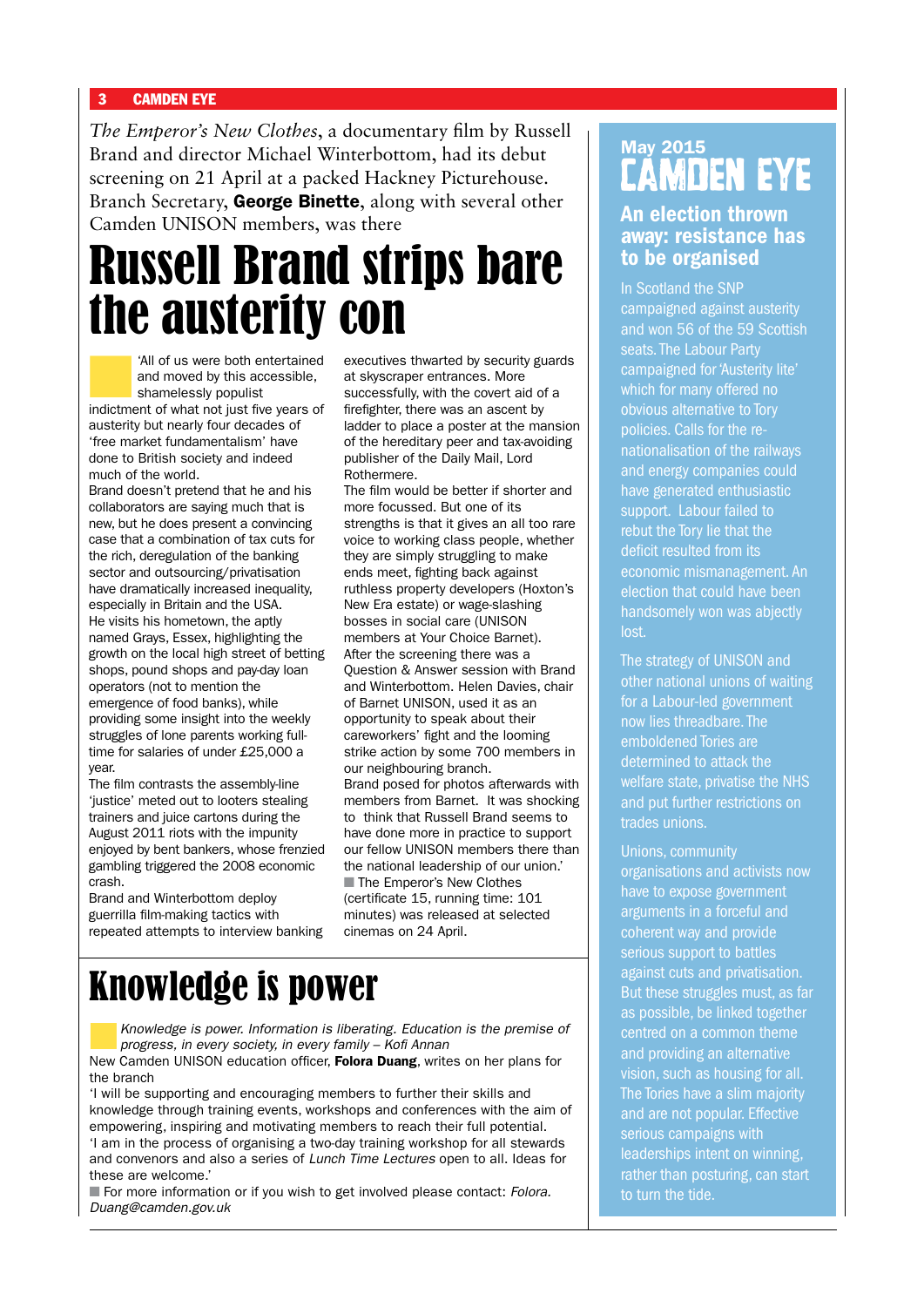# What has the **unio** ever<br>ione do for u

These are just a few of the things we have achieved in the past couple of years. For more, see the success section of our website *camdenunison.org.uk/ tag/success*

The more members we have and the more active and involved members are, the more we can achieve. So if you're not in UNISON, join today on our website. And if you are, why not become a rep or get more involved in UNISON activities?

✪ Won the 2015/16 2.2% NJC pay award for all eligible workers

**☉** Got all new jobs to be advertised internally before going out to advert

✪ Won pay increases of up to over £4000 per year plus backdating worth up to over £6500 for around 30 family support workers

✪ Won PRP pay increases and bonuses for members who had been denied them by HR

✪ Prevented the sacking of around 60 school workers who were due to be dismissed due to issues related to their qualifications

✪ Won pay rises of up to £2100 a year, plus backdating of up to £2400 for around 30 children's social workers

✪ Won qualification payments of £1500 per worker for over 100 school support staff for getting level 2 qualifications in maths and English

**◯** Secured up to a year's sick pay for an outsourced cleaner battling cancer

✪ Ensured craftworkers received a backdated pay award which they had not received

✪ Got back pay for Contact Camden out of hours workers who didn't receive Easter enhancements

✪ Won pay increases for hundreds of school support staff, with backpay averaging £800 per worker and future increases of up to nearly £2000

✪ Won regrading for children's centre administrators, increasing their pay grade up to nearly £2800 per year

✪ Won PRP increases for members in ICT during a restructure who were being denied them

✪ Won a pay increase plus £5000 backpay for an agency worker who was being paid less than permanent colleagues

✪ Won £11,000 backpay for a children's social worker who was not permitted to return to work for some time following illness

**◯** Got a bike pump installed for staff use at the Crowndale centre

**◯** Got Camden to sign up to the ethical care charter, with the living wage plus paid travelling time for home carers

✪ Got big improvements to agile working arrangements including getting laptop risers, keyboards, backpacks, wheeled suitcases, bigger laptop option and 60% of desks at 5PS having external monitors

✪ Stopped compulsory redundancies and pay cuts of nearly £5000 a year each for youth offending service workers

**◯** Got prices in the 5PS cafe cut, with further discounts for staff members

**◯** Successfully defended a social worker disciplined for coming to work outside of standard hours to support the family of a child who died

✪ Won thousands of pounds compensation for dozens of casual/zero hour contract workers who weren't receiving holiday pay, as well as dozens of contracted workers doing additional hours

✪ Helped prevent dozens of members from having to reinterview for their own jobs in restructures

✪ Won implementation of the London living wage for outsourced school meals worker.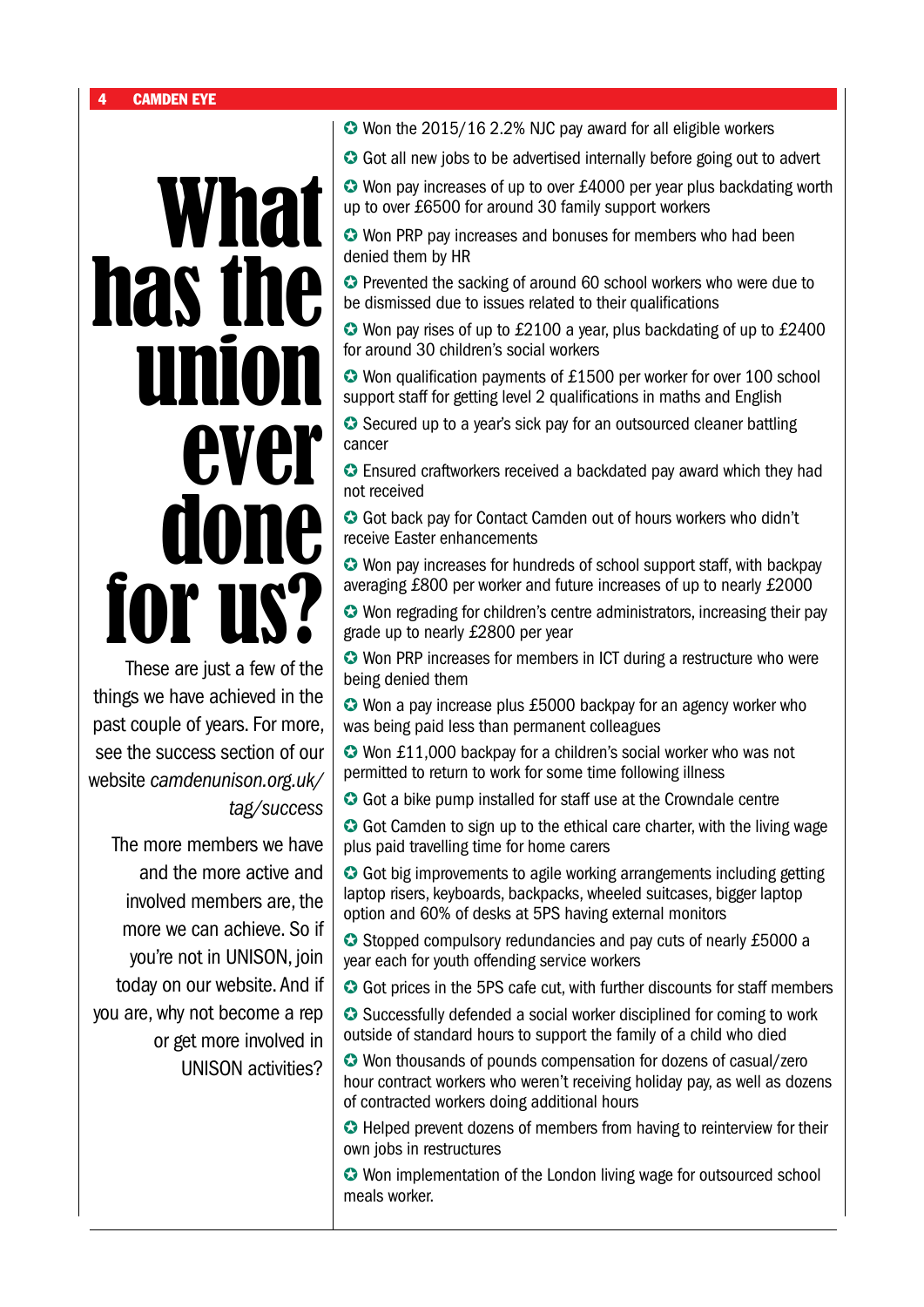Camden NSL workers made over £24 million profit for Camden Council last year and contributed to NSL's £18 million plus profits for the same period. **John Mann**, Branch Organiser, outlines why they are now embarking on balloting for strike action

## Three percent of very little is not enough

Back in 2012 UNISON members who work for NSL – Camden's parking enforcement contractors – took strike action in pursuit of better pay and conditions. Those strikes achieved a three year settlement with annual pay increases of over 3%. However 3% of very little is not enough to lift you out of poverty so this year we submitted a claim that would take basic pay from £8.92 an hour up to £10.50. After months of exchanging offers and counter offers we have reached an impasse and once again our members are considering the need to take strike action.

The final offer made by NSL is to pay CEOs (Civil Enforcement Officers, the new name for Traffic Wardens) 12p above the current rate of London Living Wage which currently stands at £9.15 thus placing the lowest paid staff on the Parking Contract on £9.27 an hour.

As a compromise in order avoid the need to take industrial action we offered to settle at £9.50 an hour with a view to gradually increase the LLW 'plus payment' over subsequent years. This offer was rejected by both NSL and Camden so we have now started the process of balloting for strike action.

Working as a CEO is a hard and dangerous job. You work in all weather conditions and have to put up with regular verbal abuse and all too often physical attacks. In return you are paid badly and receive very little support or respect from your employers or members of the public. CEOs have to gain qualifications which cover the intricacies of parking law and the other requirements of the job. They rightly feel they deserve to earn more than 12p above the current minimum wage needed to survive in London.



UNISON Branch Secretary George Binette hands a branch cheque for £100 to striking Glasgow Homelessness Caseworkers, Jennifer and Leslie, who spoke at the April Housing Adult and Social Care (HASC) stewards meeting. The workers are on 'all-out strike' over their grades which are lower than comparable workers. The strike is 100% with strong picket lines. A collection raised £73. The meeting passed a motion of support, which will be sent to the Trades Council and also asked the Branch Committee to donate a total of £250 to the strike fund.

## Appraisals: we all deserve five!

Considering how we are all doing so much more with less after four years of cuts, Camden UNISON believes we all deserve an appraisal rating of 5. So get your UNISON appraisal sticker from your local rep or the branch office for your desktop, laptop or locker. In addition, Camden UNISON continues to oppose the appraisal system and Performance Related Pay (PRP). At our AGM, over 100 members unanimously condemned it as unfair and institutionally racist.

New figures from appraisals in 2014 show strong evidence that performance related pay continues to detrimentally impact on BME (black and minority ethnic), average and lowpaid, older and disabled staff. However having previously promised to provide the full figures of appraisal ratings to UNISON like they did for 2013, senior management is now refusing to provide these figures and has also rejected our Freedom of Information request.

The lengthy report published by management on Essentials earlier this year leaves out the information which showed up the biggest discrepancies in the system in 2013; namely in the awarding of ratings nearer the bottom or top of the scales which either block pay progression or attract bigger pay rises – worth up to over £3000 for senior managers.

Amongst other things, the figures for the previous year showed that those earning over £60k were 33 times more likely to receive an exceptional rating (of 5) than those earning under £20k, and white staff were 350% more likely to be rated as exceptional than black workers.

Camden's report omits this level of detail, instead only including averages. But even these averages show an ongoing detriment to those on middle and lower salaries (£40k and below) and to BME staff members as well as the other groups mentioned above. We have complained to the Information Commissioner's Office against the rejection of our FOI request and our appeal. Many senior managers privately admit the system does not work, and are exploring alternate models. We should be involved in any discussions around these and will keep members updated.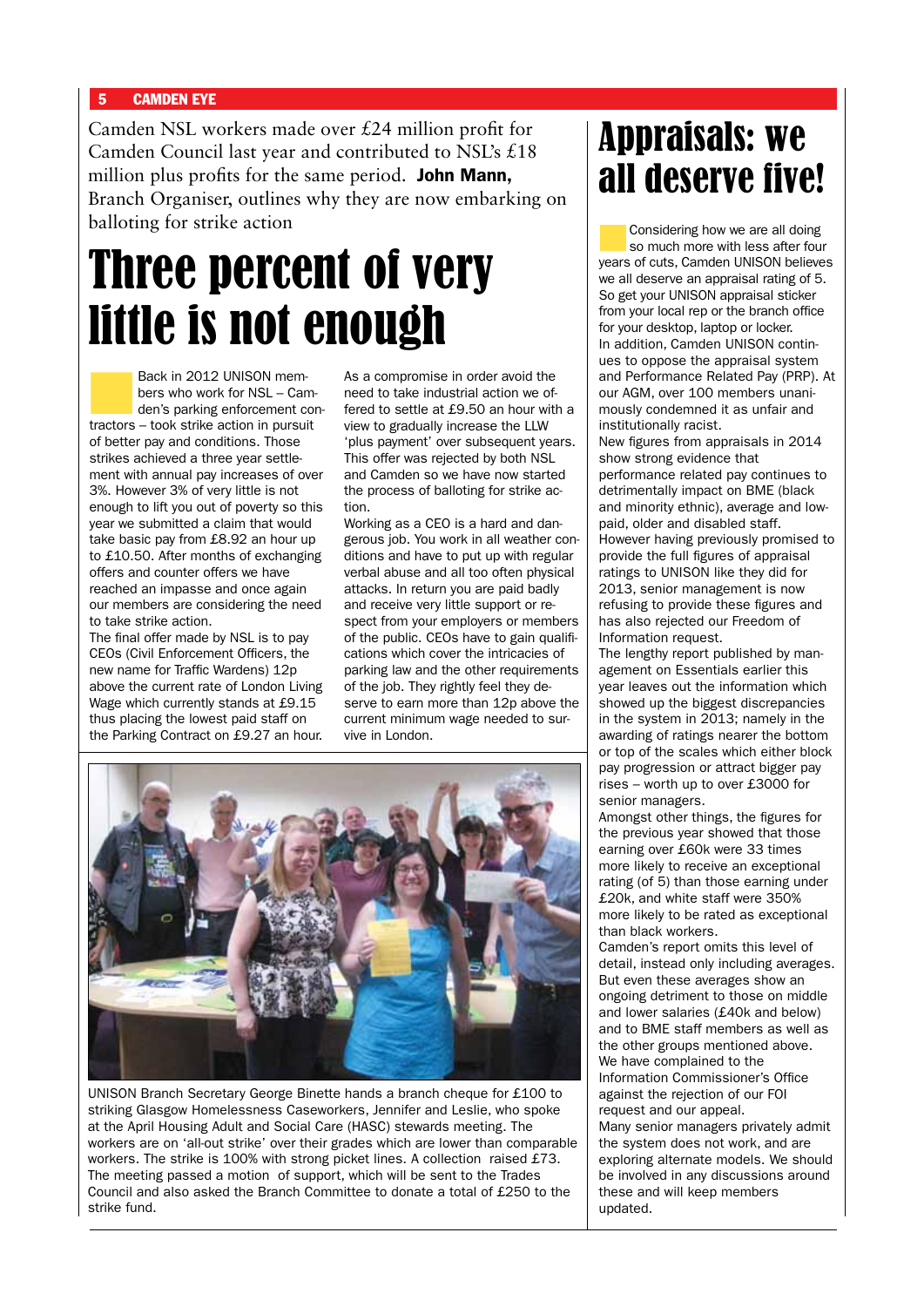# Good LGBT conference Was the **Analytic Account of the Venue was the**

So they want<br>me to tell you<br>about a me to tell you about a conference;

specifically the last Lesbian Gay Bisexual Transgender (LGBT) conference which was held last November in Blackpool. North West region gave us a fine social evening on the Saturday, hiring part of the Blackpool Winter Gardens to throw a cèilidh. We also had a good range of external speakers.

The venue was the Blackpool branch of the Hilton chain. It was to the north of the town, some way off from the gaggle of bars and restaurants around the north pier (which even at this late part of the year seemed busy with very lightly dressed stag & hen parties). The Hilton was a not very distinguished pile of modern red brick and glass. It seemed rather staid compared to the town

## Epilepsy in the workplace

The Trades Union Congress has produced an excellent 24 page booklet: 'Epilepsy in the workplace', written for it by Epilepsy Action. It covers amongst other issues what epilepsy is, myths and facts, making workplaces epilepsy friendly, using the right language, resources and useful websites, a guide to the law and suggestions for what unions can do. It stresses that people with epilepsy should be involved in any discussions and decisions about them.

To download a copy go to *www.tuc.org.uk* and search for 'Epilepsy in the workplace'.

around it. I don't know how many of you have been to a union conference before but they are very odd things. If you are an Official Delegate you get issued a card (with a picture of a hand on it) to wave in the air to indicate your vote. You also get stern instructions to hand it back in at the end of conference. As per usual it was largely a matter of people getting up and passionately exhorting the assembled delegates to vote for a motion, whereupon the motion would be passed unanimously (usually). There was a brief moment of

debate, acrimonious debate even, on the Saturday when a motion on organising to Kick Out The Tories(!) at the next General Election came up. The language of the motion was operating around the assumption that the only way of doing this would be to enthusiastically get behind the Labour Party. Strangely some of the Scots delegates were less than impressed with this idea and it turned into a scrap between the bits of the union that believe in the worth of Labour affiliation and those that do not. The motion was carried in the end though. We did work through all the outstanding

business this year. The only motions not passed were either withdrawn by the movers or dropped for purely procedural reasons. They spanned a wide range of issues, from campaigns to boost recruitment, particularly increasing visibility at Prides and other LGBT community events, through to combatting attempts by groups like UKIP to try to win some of the LGBT vote and items on various community health issues. This year we are going to Brighton. If you are LGBT and want to get a sense of the wider union I would heartily recommend attending.

*Shaun Murrant*

## Hidden disabilities

A good many<br>
people at work suffer from hidden or invisible disabilities. Blood disorders such as sickle cell anaemia and thalassemia are medical conditions which are invisible to non-sufferers. They predominately affect black people, mainly those of Mediterranean, African, Afro-Caribbean, Middle Eastern, Indian and Asian origin. Lupus is another hidden disability and was discussed at this year's National Black Members Conference. Lupus is an autoimmune disease that causes the body's immune system to became hyperactive and attack normal, healthy tissue, causing inflammation, swelling and damage to joints and internal organs. These conditions have far reaching effects and can cause severe pain and major organ failure. It affects different ethnic groups, but predominantly affects black women. Sufferers also have to endure the suspicion that they are 'trying it on' from both employer and colleagues as they often have to take time off work for medical appointments or to manage their symptoms. They can feel they are being discriminated

against because of their disability. The Conference voted for the National Black Members Committee to:

 $n$  raise awareness about lupus and its symptoms;

 $\blacksquare$  place information on the UNISON website and in relevant UNISON journals;

 $\blacksquare$  research affected members' experiences of gaining time off work to get treatment;

 $\blacksquare$  work with the National Disabled Members Committee;  $\blacksquare$  establish how UNI-SON can best support such members in their workplace and make them aware of their rights.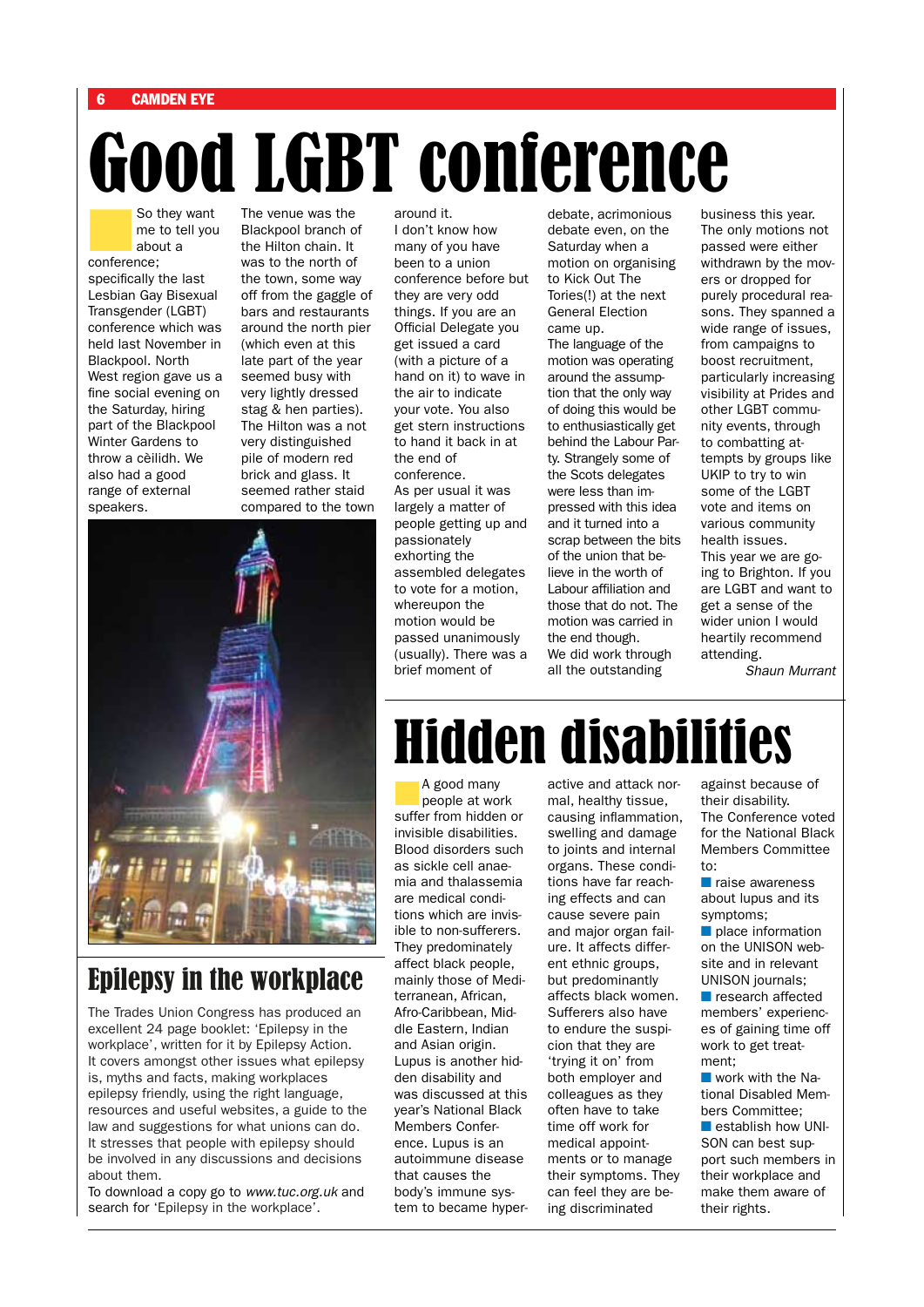# Large & lively

With over 700 women in attendance, this year's UNISON women's conference was the biggest ever. Key themes were economic austerity, the general election and fears about the possible success of UKIP. Many discussions stressed the need to elect a Labour government. Key note speakers were Yvette Cooper (shadow home secretary) and also Dave Prentis (UNISON general secretary). Both speakers were warmly received when they criticised the Tories but equally when delegates spoke of the need for Labour to offer more this drew

large applause. When speakers from the floor urged the need for union activists to campaign and challenge UKIP's vile racism this drew an enthusiastic response. The issue of the 2014-5 pay campaign drew sharp criticism of the union leadership for not seeing the campaign through and accepting a poor deal in local government. There was a real mood for UNISON to use its influence to pressure the Labour Party as many women were inspired by the newly elected anti austerity government in Greece. As a first time ob-

server, I was im-



pressed by the quality of debates which covered issues directly relevant to women as well as issues affecting all members such as low pay and racism. Overall, I enjoyed the opportunity to sit with women activists from all over the country and I got a real sense of the

strength and potential the union has with so many experienced union reps.

I liked the way any first time speakers were applauded and the atmosphere was friendly and supportive. Having said that, I did think that many of the motions were lacking firm demands so limiting the influence they could have in the wider union. I feel that the women's conference should aim to have a stronger influence at national conference. I would like to thank Camden UNISON officers for giving me the chance to attend and would really encourage others to go. *Teresa Brennan* 



## Tenants and Housing summit

Defend Council Housing has called a Tenants and Housing summit event on 13 June 11am to 4.30pm at Bloomsbury Baptist Church Hall in central London. Sessions on What Next for March for Homes, the Tenants Manifesto, Anti Benefit Cuts campaigns, trade unions and housing, private renters and rent control, and the fight for council housing - against demolition, sell off and privatisation.

More at *www.defendcouncilhousing.org.uk*

## **March** for **IOMES**

**n**On Saturday<br>January 31, a very cold and wet day, over 4000 angry people marched on Boris Johnson's City Hall headquarters demanding homes for all. It was a lively and very young demonstration reflecting how it has become impossible for young people starting their lives in London to be able to find affordable secure good quality homes. The demonstration bought together campaigners and unions from across London seeking to build pressure on politicians to take the issue for housing for working class people in London seriously. Central to the march were campaign groups such as New Era Campaign in Hoxton and E15 Newham who fought back against the eviction from their homes and attempts to sell off their homes to developers. With the election of a majority Tory government we shall need to build on this spirit of resistance. Whether the Tories go ahead with the right to buy of Housing Association homes remains to be seen but one thing for sure we know they hate any idea of public housing and want to wipe Council Housing off the map. Our job will be to link up with any battles to defend public housing *Maddy Cooper* HASC

**Steward**